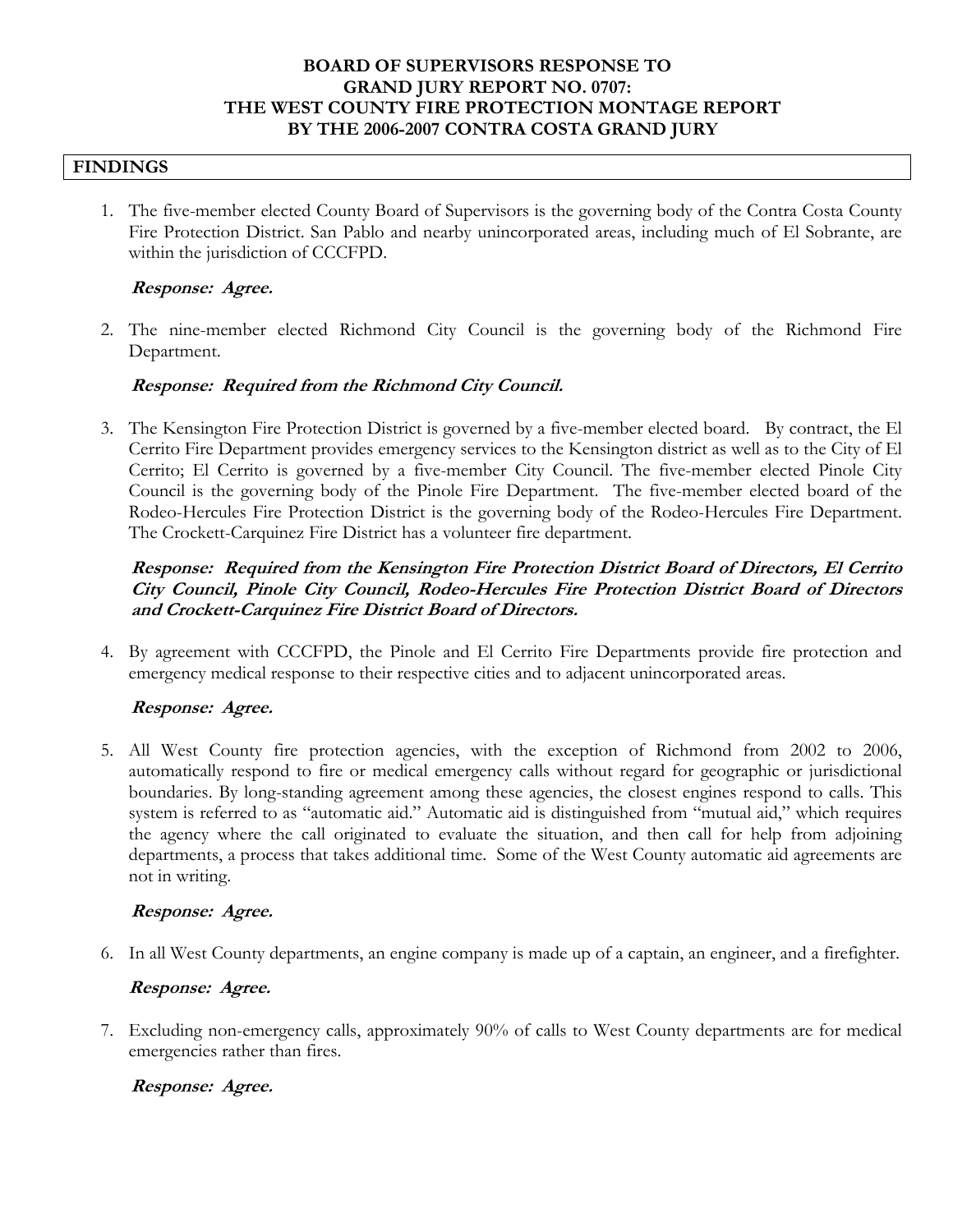8. One member of each Richmond fire engine company is also an emergency medical technician ("EMT"). EMTs have completed a minimum of 120 hours of classroom and clinical training, and hold an EMT license. The County's ambulance franchisee, American Medical Response, responds to Richmond calls with its paramedics, but fire engines usually arrive first.

# **Response: Agree with regard to American Medical Response responding to Richmond calls. Response for the remainder of the finding required from the Richmond City Council.**

9. Other than Richmond, all other West County engine companies include a paramedic. Unlike EMTs, paramedics have completed a minimum of 1,100 hours of classroom and clinical training, involving supervised experience in an ambulance, and are trained in advanced life support protocols, including cardiac, and drug administration.

# **Response: Agree.**

10. The County Emergency Medical Services agency ("EMS") provides a \$30,000 annual subsidy for each engine company with a paramedic. For the past two years, the EMS has been holding Richmond's subsidy. These funds, which now total approximately \$360,000, could be used by Richmond to help with the start-up costs for providing paramedic services.

### **Response: Agree.**

11. When other departments respond to calls in Richmond, they arrive with paramedics, but when Richmond responds to calls in neighboring areas, they do so without paramedics.

### **Response: Agree.**

12. Typically, the first response to a structure fire call includes three engines--two pumpers with hand tools and medical supplies, a truck with ladder and heavy tools, and a battalion chief. Because of their modest size, all West County fire departments are dependent on each other for assistance with structure fires and other large blazes.

### **Response: Agree.**

13. Richmond personnel and equipment respond to fire and emergency calls in CCCFPD's jurisdiction twice as often as CCCFPD responds into Richmond.

### **Response: Agree.**

14. Richmond and CCCFPD respond to alarms differently. If the request for aid comes from a fire alarm instead of from an individual's call, CCCFPD sends only one engine company. This policy results from the number of false alarms. All other West County departments, including Richmond, send three engines and a truck to all structural fire calls or alarms.

**Response: Partially agree. Richmond and El Cerrito Fire dispatches three engines and a truck to fire alarms. The other agencies dispatch a single engine to a residential fire alarm sounding and two engines to a commercial structure fire alarm.**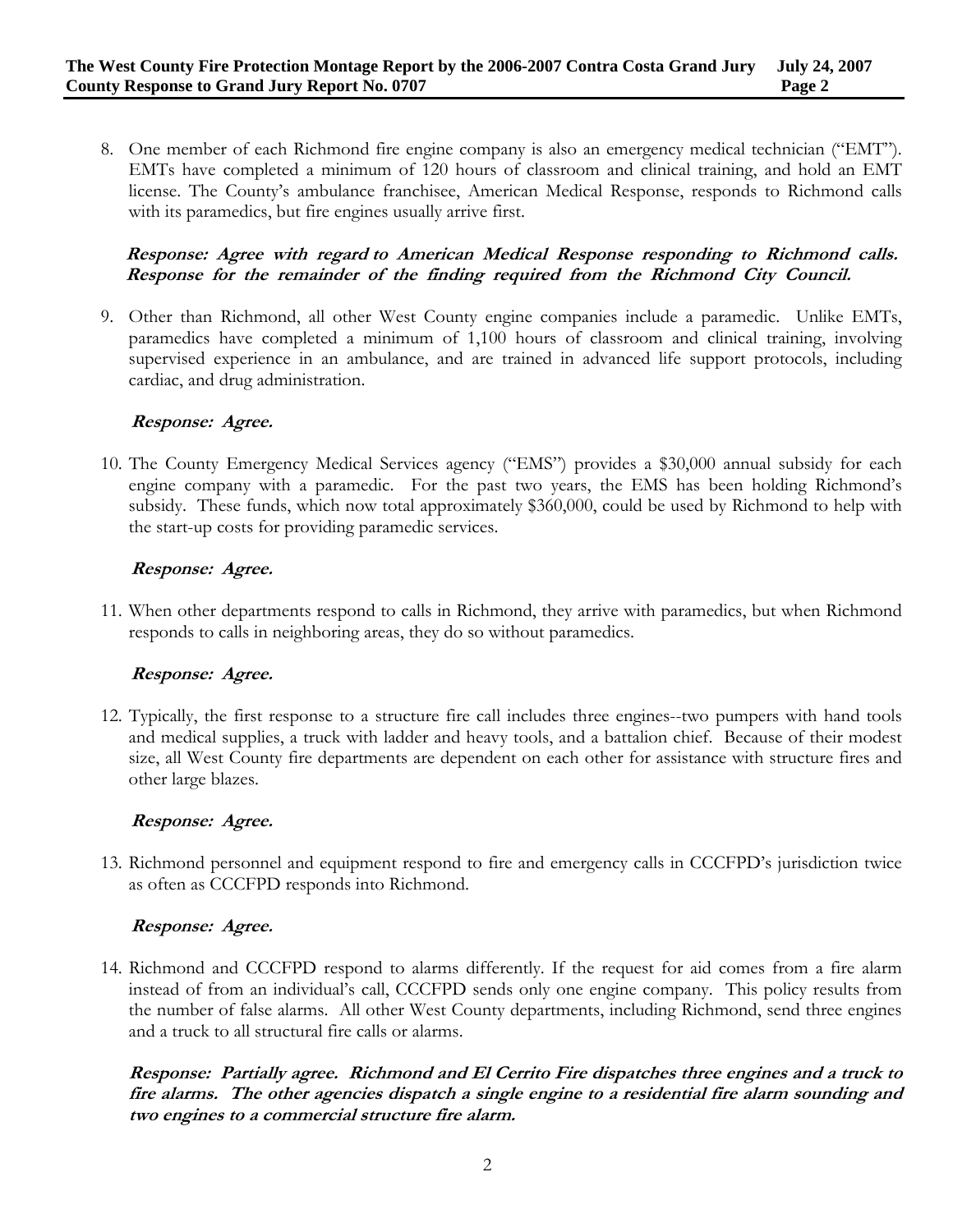15. The CCCFPD, Pinole, and Rodeo-Hercules fire departments use a very high frequency ("VHF") radio communications system. Richmond, El Cerrito, and Kensington use an 800-megahertz system ("800 MHz"). All West County engines can communicate on either system; firefighters use the system on which the call originated.

### **Response: Agree.**

16. Each communication system, VHF and 800 MHz, has its respective technical advantages and disadvantages, with neither being markedly superior to the other. Having more than one system is not necessarily a shortcoming since redundancy could be vital if one system suffers an outage.

### **Response: Agree.**

17. All engine companies in the County, and most throughout the state, can communicate with each other using the VHF system. Most mutual aid situations are handled using VHF.

#### **Response: Agree.**

18. An East Bay taskforce has been studying "inter-operability;" i.e., police and fire communications in Contra Costa and Alameda counties. Resulting recommendations and associated equipment upgrades will be partially funded using federal Homeland Security funds. A draft Joint Powers Agreement should be ready to distribute to all agencies as early as April 2007. Full inter-operability is expected within five years.

#### **Response: Agree.**

19. The Richmond police and fire communications staff dispatches Richmond, El Cerrito and Kensington fire personnel. Richmond also dispatches many law enforcement agencies operating in West County. CCCFPD dispatches fire companies only, including Pinole, Rodeo-Hercules, and Crockett.

#### **Response: Agree.**

20. When Richmond dispatchers are busy with police calls, there can be a delay in dispatching fire engines. A delay of even a few minutes can lead to the loss of life and/or property, since within six or seven minutes, the interior temperature can rise until the entire space is engulfed in flames.

### **Response: Required from the Richmond City Council.**

21. The location of each West County fire engine is tracked by satellite using a system called Automatic Vehicle Locator ("AVL"). The AVL system is subsidized by voter-approved Measure H funds (a \$10 per parcel property tax). Funds are administered by the County Emergency Medical Services agency. When a call for aid is received by CCCFPD, the engines expected to arrive in the shortest time based on their AVL location are dispatched. However, since Richmond dispatchers do not use AVL, firefighters assigned to the nearest station are dispatched, regardless of engine location. This has occasionally resulted in some delays.

#### **Response: Agree.**

22. Each West County fire department is dependent on its governing body for funding, and therefore funding varies among the agencies.

### **Response: Agree.**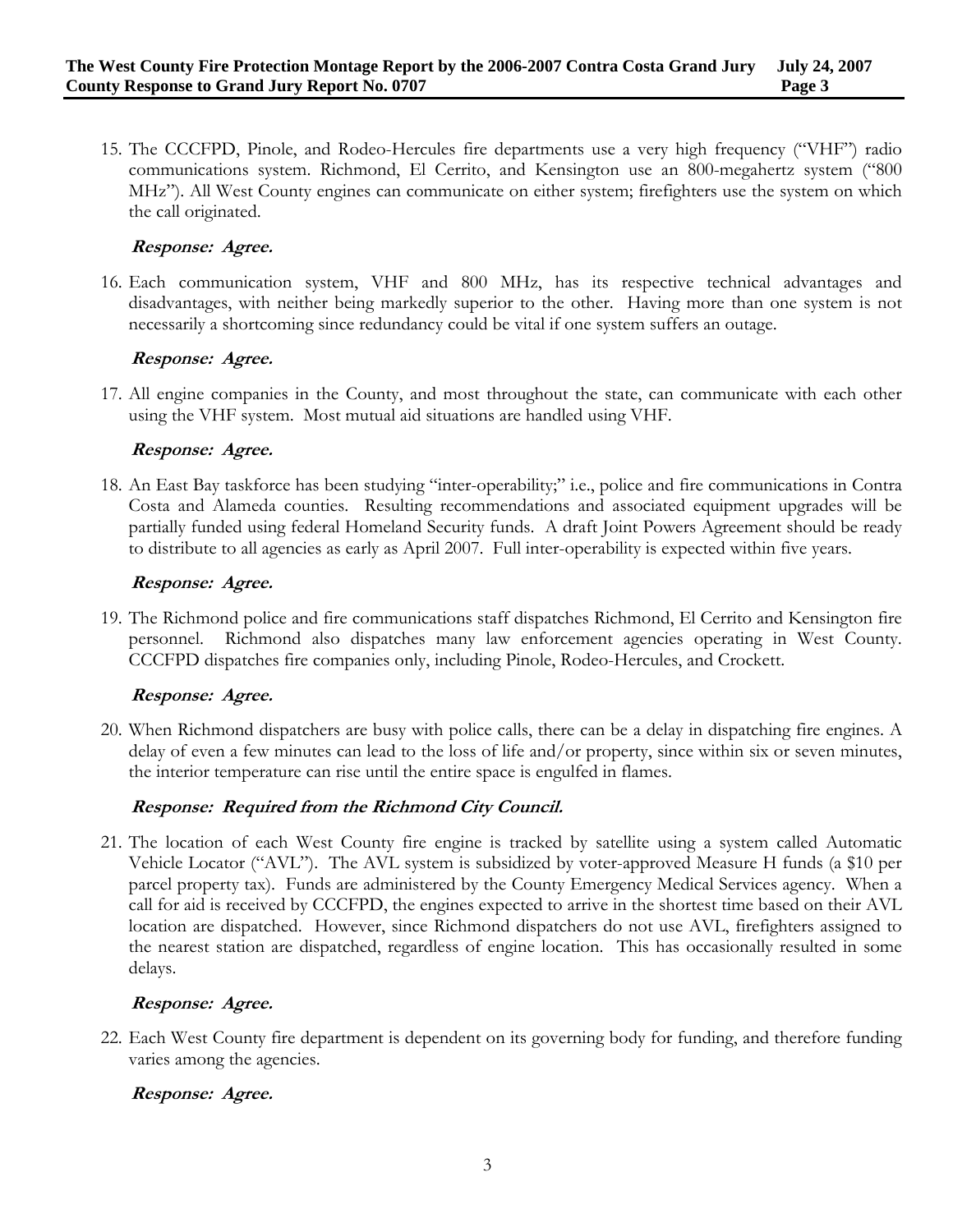23. Historically, the San Pablo Fire District included the incorporated city of San Pablo and some adjoining unincorporated areas. In 1975, the San Pablo Fire District was annexed with the El Sobrante Fire District into the West County Fire District. This consolidated district was dissolved in 1994 and became part of the CCCFPD. As a result of the post-Proposition 13 tax allocations, the area formerly covered by the San Pablo District contributes only about one-third of its costs of operation, equipment, and capital needs.

# **Response: Agree.**

24. San Pablo's Redevelopment Agency encourages real estate development. Yet, while fire agencies are charged with protecting new developments, the tax increases generated by the developments go to the Redevelopment Agency. Some of the new tax increases are passed through to CCCFPD by negotiation or by statute, but they are insufficient to support the city's needs related to fire and medical emergency protection.

# **Response: Agree.**

25. The CCCFPD's single engine company located in San Pablo is the busiest in the County, and one of the busiest in California. It has three firefighters on duty at any given time, who respond to a population in excess of 35,000 people. Three firefighters are not sufficient to fight a structure fire, so in every case, the occupants, contents, and structure are at risk until firefighting crews and equipment arrive from other departments in West County.

# **Response: Agree.**

26. In West County, El Cerrito and Kensington maintain a ratio of one firefighter for every 3,400 in population. Richmond's ratio is about one for 5,300. Pinole and Rodeo-Hercules maintain one for every 6,000 people. The San Pablo station would require two more engine companies to match Richmond's ratio. Meanwhile, it falls to the agencies adjoining the San Pablo area to answer calls on a regular basis in San Pablo and environs.

# **Response: Agree. In addition, the presence of Casino San Pablo has increased the number of calls. In 2004, CCCFPD responded to 28 emergency calls at the Casino. As the Casino expanded, the number of required responses increased, with 101 responses in 2006.**

27. The CCCFPD engine company in San Pablo is housed in temporary structures. It is inadequate to house an additional truck or engine, and another engine company.

### **Response: Agree.**

28. Richmond terminated its automatic aid agreement with CCCFPD, effective August 1, 2002. The initial reasons given by Richmond were that the assumption of control of two El Sobrante stations by CCCFPD, and CCCFPD's refusal to utilize Richmond's 800 MHz radio, were somehow "unsafe." Later, Richmond claimed it was financially subsidizing CCCFPD, by virtue of its need to respond to an excess number of calls in and around San Pablo, along with dispatching greater numbers of personnel and equipment to the emergency scene. Automatic aid was resumed in July 2006 based upon a written one-year agreement. The agreement requires the agency responding more often to the other agency's calls to reimburse that agency based on an hourly formula that includes the number of firefighters dispatched.

# **Response: Agree.**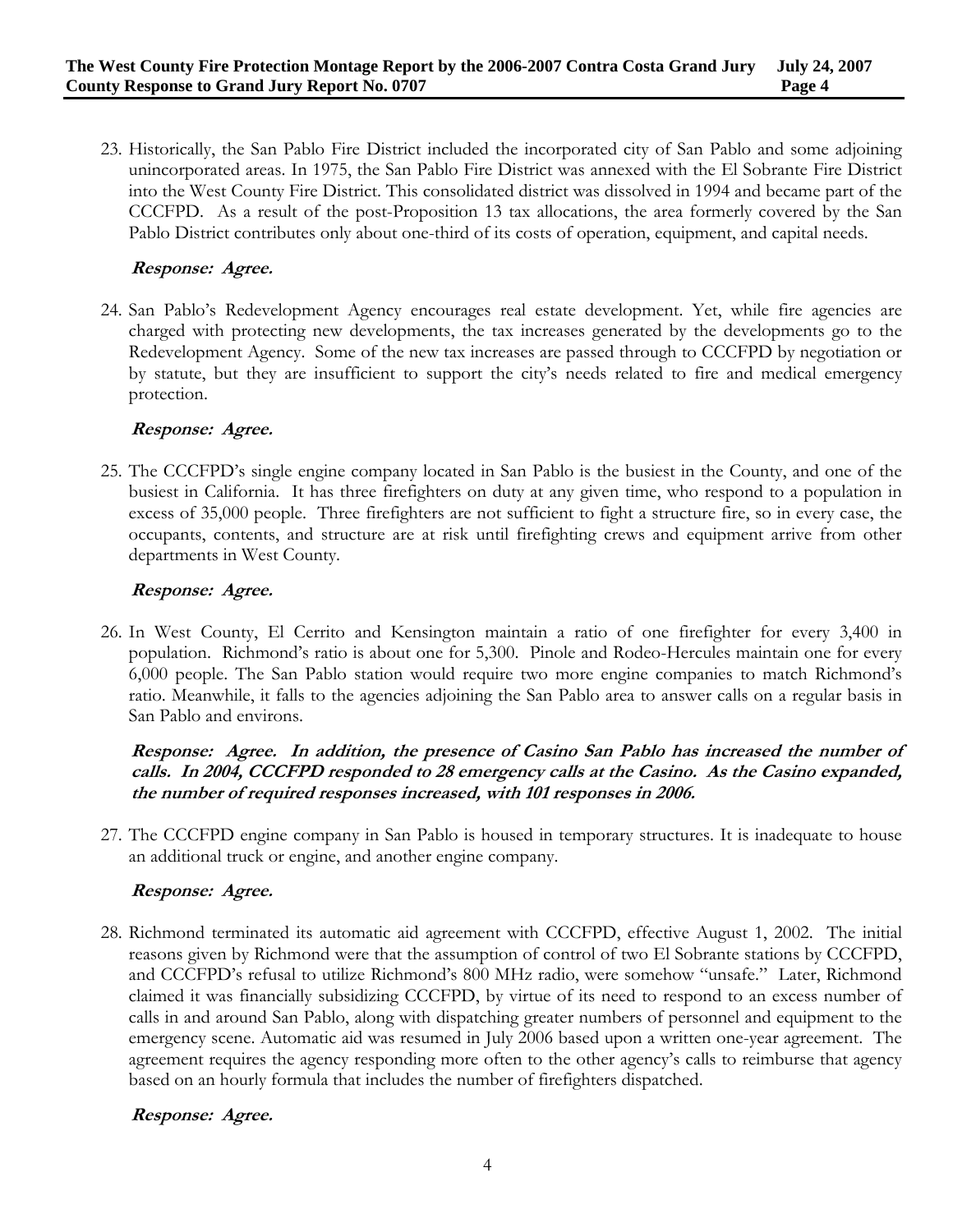29. In 2007, San Pablo agreed to reimburse CCCFPD up to \$180,000 annually for fire and medical emergency service costs incurred within the city, because of the formula in CCCFPD's written agreement with Richmond. CCCFPD has agreed to augment this sum with up to \$70,000 annually, such funds available for reimbursement to Richmond.

# **Response: Agree**

30. Consolidation of all West County fire departments has been studied a number of times, but never adopted. Currently there is not sufficient political support for a total consolidation. Most of the perceived benefits of consolidation can be accomplished by agreements among the West County departments, as has been done so successfully for the coverage of geographic areas.

#### **Response: Agree**

#### **RECOMMENDATIONS**

1. That agreements to respond across agency boundaries be put in writing.

### **Response: Has not yet been implemented, but will be implemented by November 22, 2007.**

2. That Richmond implement a plan within six months of this report to hire paramedic firefighters, and/or provide paramedic training for some of its firefighters, with a goal of staffing each of its engine companies with a paramedic.

### **Response: Required from the Richmond City Council.**

3. That Richmond and CCCFPD participate in the inter-operability studies currently underway, or any that may be undertaken, with the goal of improving inter-agency communications for use in the event of largescale public emergencies.

**Response: Has been implemented. Contra Costa County Fire District is an original member of the task force working to develop a regional communications system and the County Board of Supervisors has already signed a letter of intent to participate in the project.** 

4. That Richmond and Contra Costa County budget the funds necessary to implement the recommendations resulting from the inter-operability studies done pursuant to Recommendation #3 or otherwise.

### **Response: Has not yet been implemented, but will be implemented at the appropriate time when the system costs are identified for each agency.**

5. That Richmond complete its study of the AVL system, and join the AVL system within six months of this report.

### **Response: Required from the Richmond City Council.**